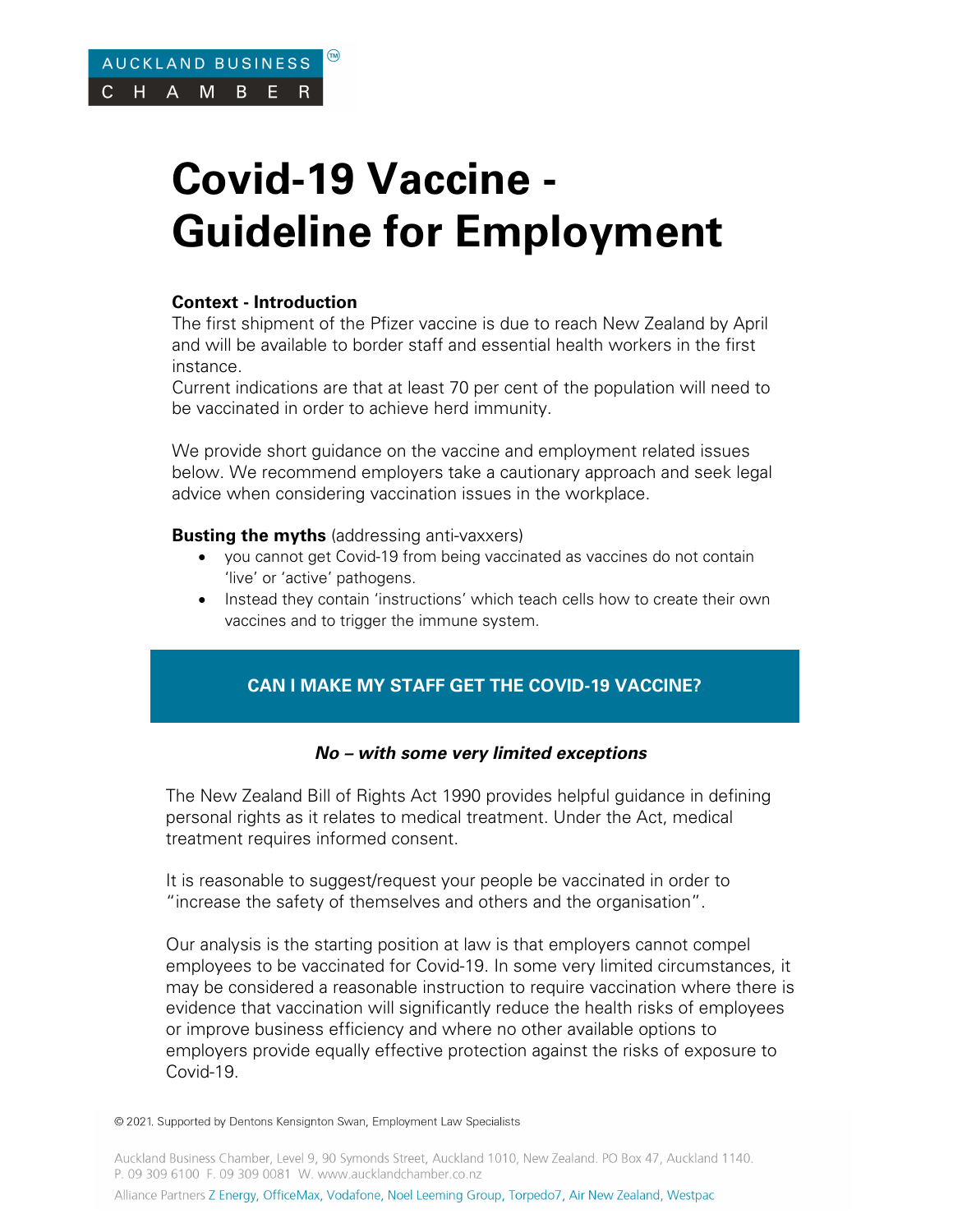

In such circumstances, employers will likely first have to consider less intrusive, risk mitigation strategies from the use of PPE and social distancing, to amendments to employees' roles and responsibilities to minimise risk of exposure to Covid-19. If, under the circumstances, other reasonable risk management strategies do not sufficiently mitigate the risk of exposure, it may be reasonable for employers to then require employees to be vaccinated, where good evidence of that can be provided. This will likely only be appropriate where employees are subject to high levels of potential exposure to people infected with Covid-19, such as those working at the nation's border, frontline health care and aviation services, subject to protected categories of discrimination discussed below.

Given that New Zealand workplaces have continued to operate more or less safely up until now without the added protection of vaccines, it may be difficult for employers to take the position that people who cannot, or will not, be vaccinated. have suddenly become a significant risk and therefore require vaccination.

# **COULD I INCENTIVISE MY EMPLOYEES TO GET VACINATED?**

#### **Yes - This would be at your discretion**

Options could include:

- Utilising sick leave to get the vaccination
- Paying a one-off bonus payment to those that get vaccinated
- Paying travel costs for anyone that has to travel to receive the vaccine
- Paying if it requires time off work
- Compensation for getting the vaccinated to keep the company safe, rather than a health a safety requirement.

© 2021. Supported by Dentons Kensignton Swan, Employment Law Specialists

Auckland Business Chamber, Level 9, 90 Symonds Street, Auckland 1010, New Zealand. PO Box 47, Auckland 1140. P. 09 309 6100 F. 09 309 0081 W. www.aucklandchamber.co.nz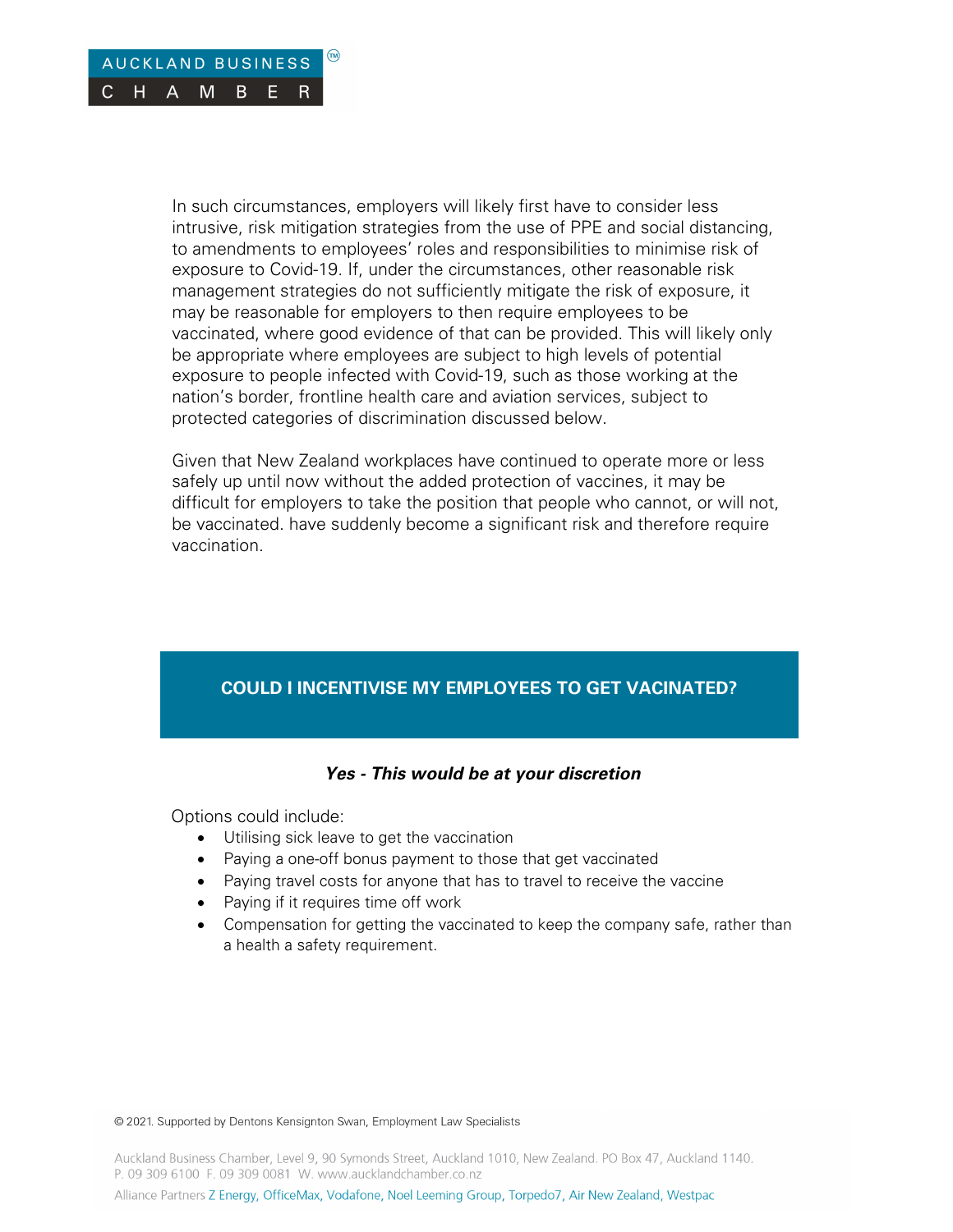# **CAN I INSIST ON A NEW EMPLOYEE HAVING A VACCINE OR HAVING ALREADY BEEN VACCINATED?**

#### **Yes – with some exceptions**

An employer could request vaccination records with a stated purpose, if it can clearly show why it requires access to that information and manages that personal information in line with the principles of the the Privacy Act 2020.

However, subject to breaching the prohibited grounds of discrimination in the Human Rights Act 1993, an employer can place any reasonable conditions on the employment of new staff.

While it is possible to insist new employees are vaccinated for Covid-19, this will require consideration on a case by case basis and employers should avoid blanket rules. If a prospective employee were to refuse vaccination, employers would need to consider carefully the reasons for that refusal. If refusal is based on a protected ground of discrimination, employers should consider non-enforcement of any vaccination policy to avoid claims of discrimination.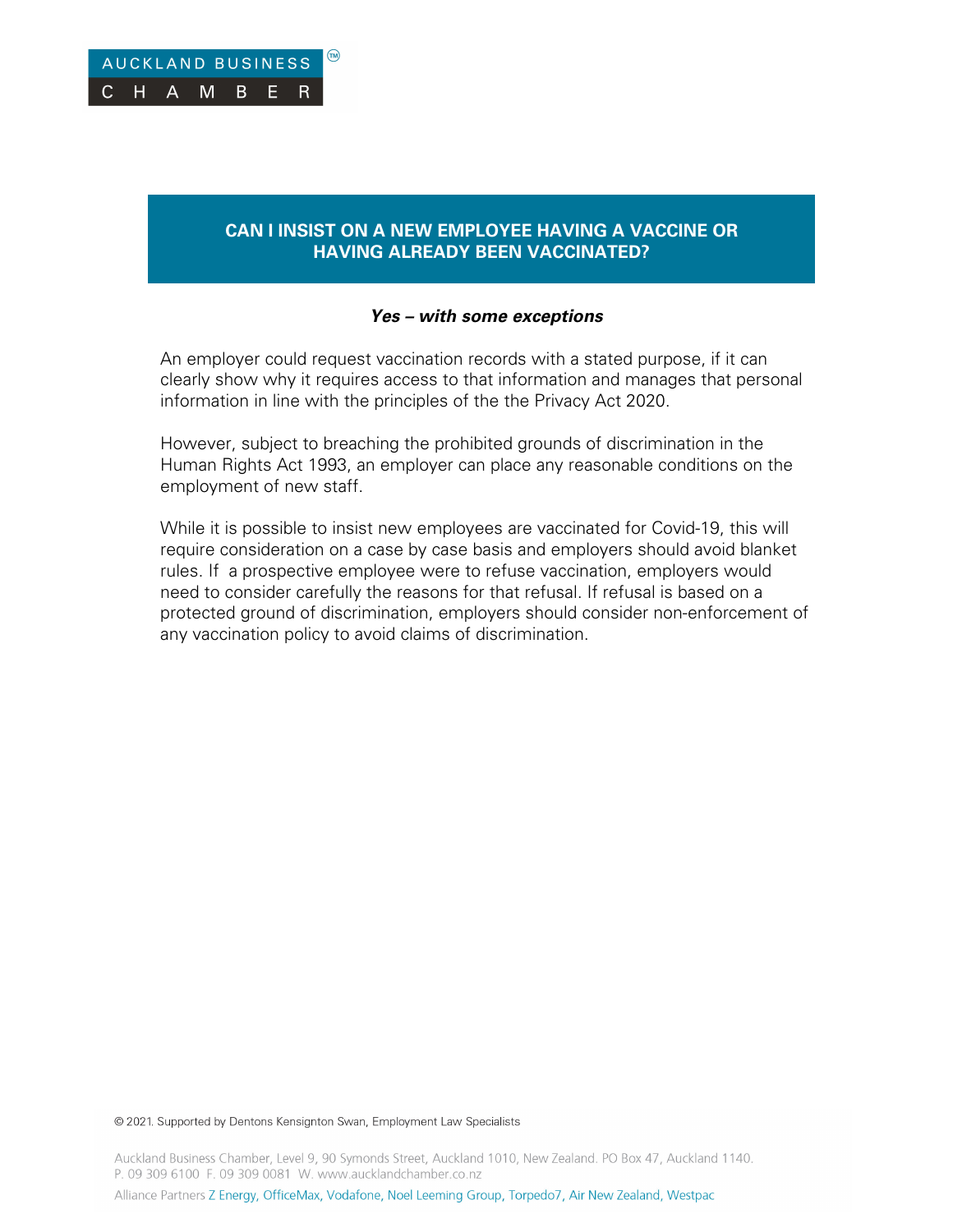# **CAN I DISMISS SOMONE WHO WON'T GET VACCINATED?**

### **No – except in very limited circumstances**

It will generally be unlawful to dismiss someone who refuses vaccination, and doing so will present significant risk of a finding of unjustified dismissal, claims of discrimination and breach of the Human Rights Act.

As set out above, in very limited circumstances it may be possible to consider termination of employment where:

- The employee is in a role that subjected them to significant risk of contracting Covid-19 in their day-to-day duties (e.g. healthcare worker or in the aviation industry);
- The employer considers all reasonable alternative risk management methods as alternatives to vaccination;
- The employer considers whether it is reasonable to alter the employee's duties or redeploy the employee elsewhere in the company as an alternative to vaccination;
- That the employees reasons for non-vaccination are not a protected ground of discrimination under the Human Rights Act or are due to health related issues (such as allergies); and
- If, after investigating and concluding there are no reasonable alternatives to manage the risk of exposure to Covid-19 as effectively as vaccination, only then could an employer consider terminating the employment relationship. We recommended exercising extreme caution and seeking legal advice before taking any such action.

© 2021. Supported by Dentons Kensignton Swan, Employment Law Specialists

Auckland Business Chamber, Level 9, 90 Symonds Street, Auckland 1010, New Zealand. PO Box 47, Auckland 1140. P. 09 309 6100 F. 09 309 0081 W. www.aucklandchamber.co.nz